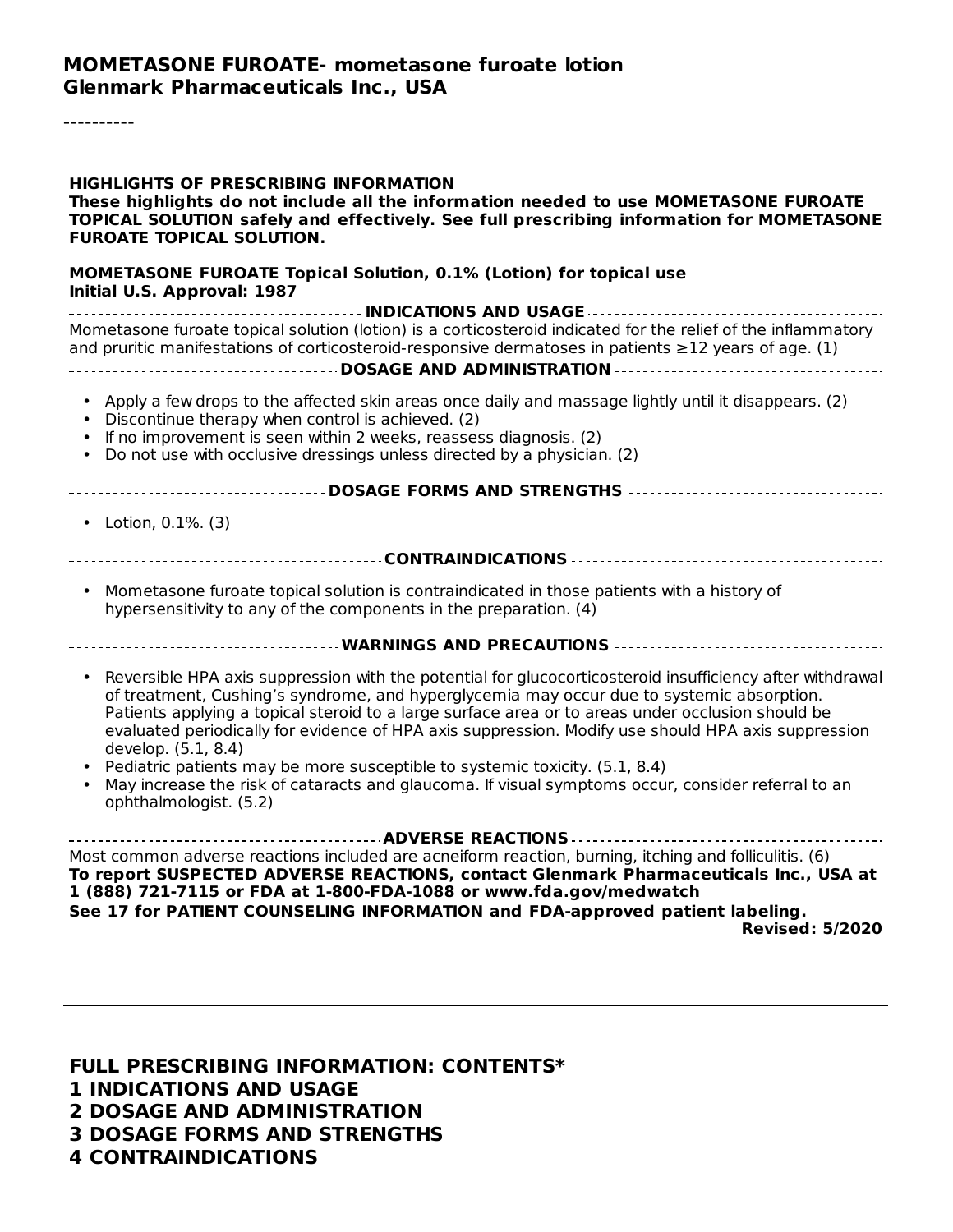#### **5 WARNINGS AND PRECAUTIONS**

- 5.1 Effects on Endocrine System
- 5.2 Ophthalmic Adverse Reactions
- 5.3 Allergic Contact Dermatitis
- 5.4 Concomitant Skin Infections

#### **6 ADVERSE REACTIONS**

- 6.1 Clinical Trials Experience
- 6.2 Postmarketing Experience

### **7 DRUG INTERACTIONS**

### **8 USE IN SPECIFIC POPULATIONS**

- 8.1 Pregnancy
- 8.3 Nursing Mothers
- 8.4 Pediatric Use
- 8.5 Geriatric Use

### **10 OVERDOSAGE**

### **11 DESCRIPTION**

## **12 CLINICAL PHARMACOLOGY**

- 12.1 Mechanism of Action
- 12.2 Pharmacodynamics
- 12.3 Pharmacokinetics

#### **13 NONCLINICAL TOXICOLOGY**

13.1 Carcinogenesis, Mutagenesis, Impairment of Fertility

#### **14 CLINICAL STUDIES**

#### **16 HOW SUPPLIED/STORAGE AND HANDLING**

#### **17 PATIENT COUNSELING INFORMATION**

 $\ast$  Sections or subsections omitted from the full prescribing information are not listed.

### **FULL PRESCRIBING INFORMATION**

## **1 INDICATIONS AND USAGE**

Mometasone furoate topical solution, 0.1% (lotion) is a corticosteroid indicated for the relief of the inflammatory and pruritic manifestations of corticosteroid-responsive dermatoses in patients 12 years of age or older.

## **2 DOSAGE AND ADMINISTRATION**

Apply a few drops of mometasone furoate topical solution to the affected skin areas once daily and massage lightly until it disappears.

Therapy should be discontinued when control is achieved. If no improvement is seen within 2 weeks, reassessment of diagnosis may be necessary [see Warnings and Precautions (5.1) and Use in Specific Populations (8.4)].

Do not use mometasone furoate topical solution with occlusive dressings unless directed by a physician. Do not apply mometasone furoate topical solution in the diaper area if the patient requires diapers or plastic pants, as these garments constitute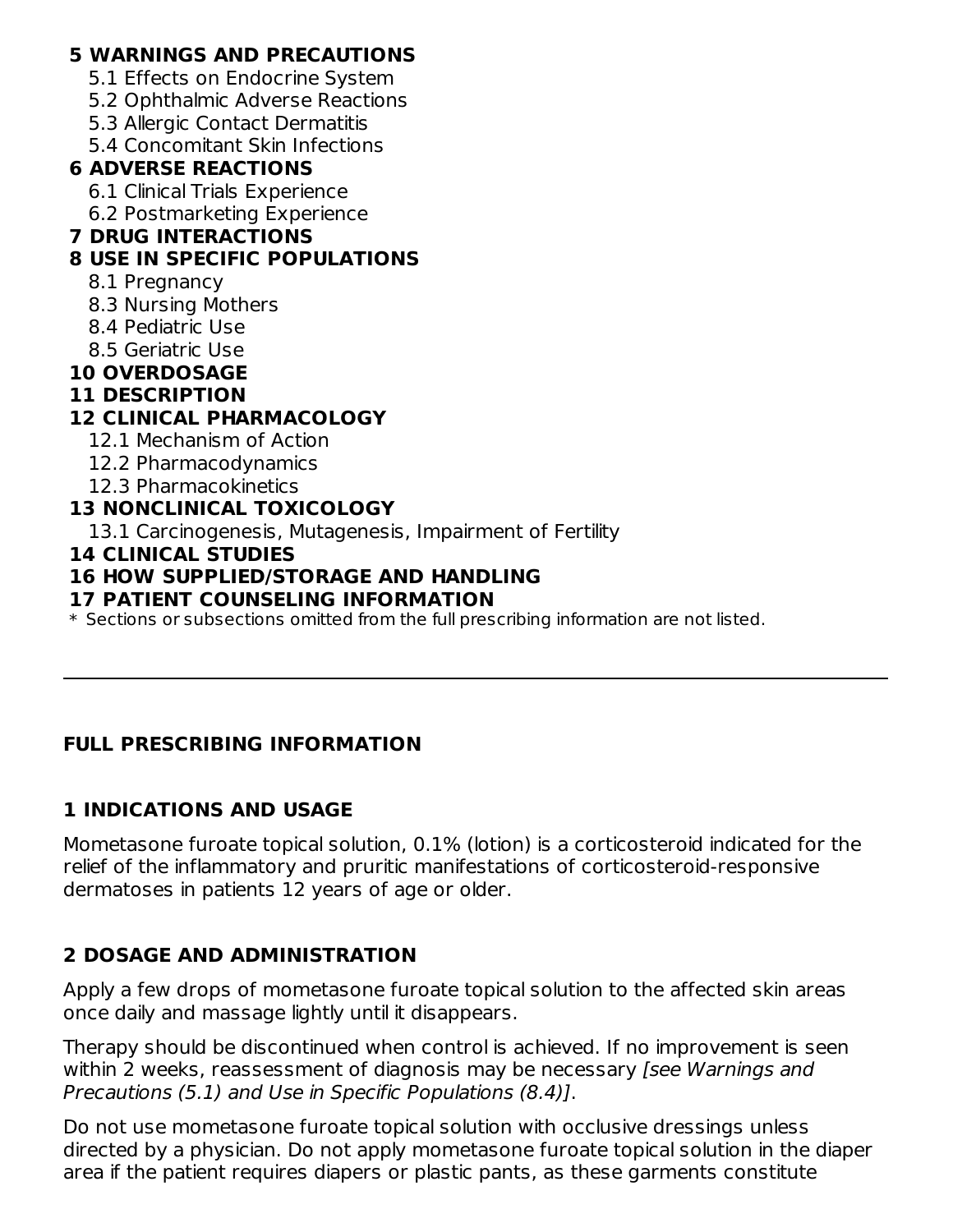occlusive dressing.

Mometasone furoate topical solution is for topical use only. It is not for oral, ophthalmic, or intravaginal use. Avoid use on the face, groin, or axillae. Avoid contact with eyes. Wash hands after each application.

## **3 DOSAGE FORMS AND STRENGTHS**

Lotion, 0.1%. Each gram of Mometasone Furoate Topical Solution USP, 0.1% (Lotion) contains 1 mg of mometasone furoate, USP in a clear transparent slightly viscous solution.

## **4 CONTRAINDICATIONS**

Mometasone furoate topical solution is contraindicated in those patients with a history of hypersensitivity to any of the components in the preparation.

## **5 WARNINGS AND PRECAUTIONS**

## **5.1 Effects on Endocrine System**

Systemic absorption of topical corticosteroids can produce reversible hypothalamicpituitary-adrenal (HPA) axis suppression with the potential for glucocorticosteroid insufficiency. This may occur during treatment or after withdrawal of treatment. Manifestations of Cushing's syndrome, hyperglycemia, and glucosuria can also be produced in some patients by systemic absorption of topical corticosteroids while on treatment. Factors that predispose a patient using a topical corticosteroid to HPA axis suppression include the use of high-potency steroids, large treatment surface areas, prolonged use, use of occlusive dressing, altered skin barrier, liver failure, and young age.

Because of the potential for systemic absorption, use of topical corticosteroids may require that patients be periodically evaluated for HPA axis suppression. This may be done by using the adrenocorticotropic hormone (ACTH) stimulation test.

In a study evaluating the effects of mometasone furoate topical solution on the HPA axis, 15 mL were applied without occlusion twice daily (30 mL per day) for 7 days to 4 adult subjects with scalp and body psoriasis. At the end of treatment, the plasma cortisol levels for each of the 4 subjects remained within the normal range and changed little from baseline.

If HPA axis suppression is documented, an attempt should be made to gradually withdraw the drug, to reduce the frequency of application, or to substitute a less potent corticosteroid. Recovery of HPA axis function is generally prompt upon discontinuation of topical corticosteroids. Infrequently, signs and symptoms of glucocorticosteroid insufficiency may occur, requiring supplemental systemic corticosteroids.

Pediatric patients may be more susceptible to systemic toxicity from equivalent doses due to their larger skin surface to body mass ratios [see Use in Specific Populations  $(8.4)$ ].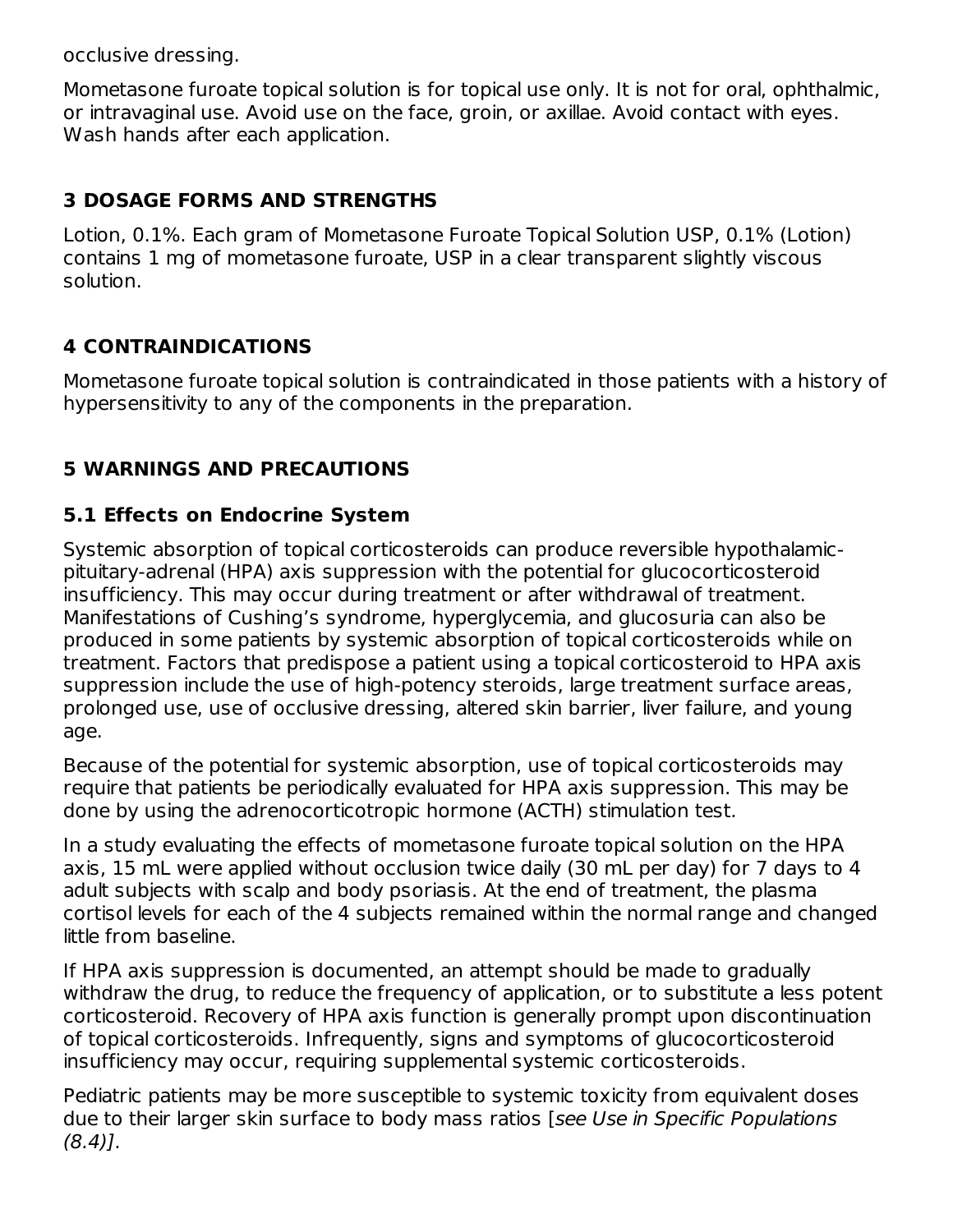## **5.2 Ophthalmic Adverse Reactions**

Use of topical corticosteroids may increase the risk of posterior subcapsular cataracts and glaucoma. Cataracts and glaucoma have been reported in postmarketing experience with the use of topical corticosteroid products, including the topical mometasone products [see Adverse Reactions (6.2)].

Avoid contact of mometasone furoate topical solution with eyes. Advise patients to report any visual symptoms and consider referral to an ophthalmologist for evaluation.

## **5.3 Allergic Contact Dermatitis**

If irritation develops, mometasone furoate topical solution should be discontinued and appropriate therapy instituted. Allergic contact dermatitis with corticosteroids is usually diagnosed by observing failure to heal rather than noting a clinical exacerbation. Such an observation should be corroborated with appropriate diagnostic patch testing.

## **5.4 Concomitant Skin Infections**

If concomitant skin infections are present or develop, an appropriate antifungal or antibacterial agent should be used. If a favorable response does not occur promptly, use of mometasone furoate topical solution should be discontinued until the infection has been adequately controlled.

## **6 ADVERSE REACTIONS**

### **6.1 Clinical Trials Experience**

Because clinical trials are conducted under widely varying conditions, adverse reaction rates observed in the clinical trials of a drug cannot be directly compared to rates in the clinical trials of another drug and may not reflect the rates observed in clinical practice.

In clinical trials involving 209 subjects, the incidence of adverse reactions associated with the use of mometasone furoate topical solution was 3%. Reported reactions included acneiform reaction, 2; burning, 4; and itching, 1. In an irritation/sensitization study involving 156 normal subjects, the incidence of folliculitis was 3% (4 subjects).

The following adverse reactions were reported to be possibly or probably related to treatment with mometasone furoate topical solution during a clinical trial in 14% of 65 pediatric subjects 6 months to 2 years of age: decreased glucocorticoid levels, 4; paresthesia, 2; dry mouth,1; an unspecified endocrine disorder, 1; pruritus, 1; and an unspecified skin disorder, 1. The following signs of skin atrophy were also observed among 65 subjects treated with mometasone furoate topical solution in a clinical trial: shininess, 4; telangiectasia, 2; loss of elasticity, 2; and loss of normal skin markings, 3.

## **6.2 Postmarketing Experience**

Because adverse reactions are reported voluntarily from a population of uncertain size, it is not always possible to reliably estimate their frequency or establish a causal relationship to drug exposure.

Postmarketing reports for local adverse reactions to topical corticosteroids include irritation, dryness, folliculitis, hypertrichosis, acneiform eruptions, hypopigmentation,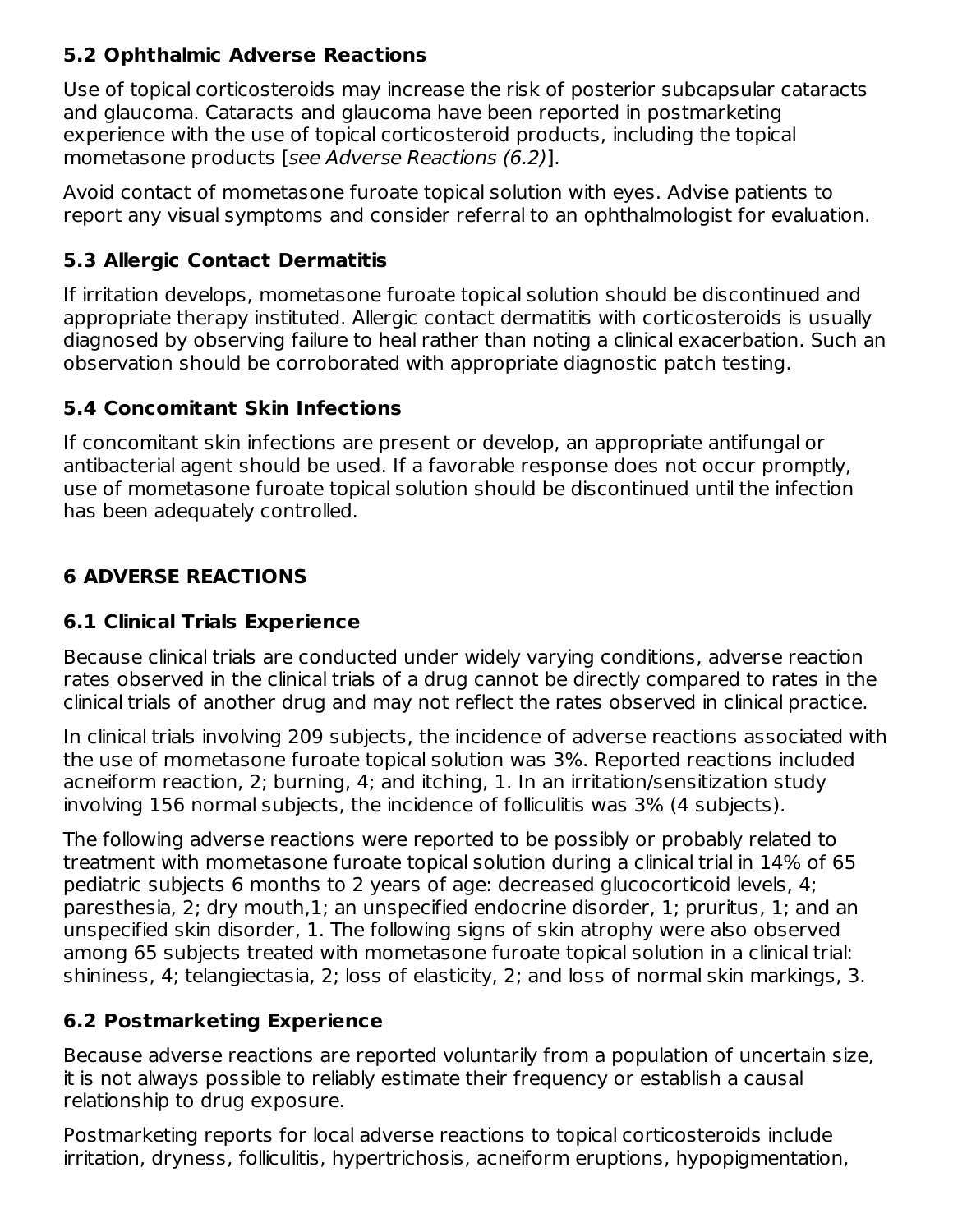perioral dermatitis, allergic contact dermatitis, secondary infection, skin atrophy, striae, and miliaria. These adverse reactions may occur more frequently with the use of occlusive dressings.

Postmarketing reports for ophthalmic adverse reactions to topical corticosteroids include blurred vision, cataracts, glaucoma, increased intraocular pressure, and central serous chorioretinopathy.

## **7 DRUG INTERACTIONS**

No drug-drug interaction studies have been conducted with mometasone furoate topical solution.

## **8 USE IN SPECIFIC POPULATIONS**

## **8.1 Pregnancy**

There are no adequate and well-controlled studies in pregnant women. Therefore, mometasone furoate topical solution should be used during pregnancy only if the potential benefit justifies the potential risk to the fetus.

Corticosteroids have been shown to be teratogenic in laboratory animals when administered systemically at relatively low dosage levels. Some corticosteroids have been shown to be teratogenic after dermal application in laboratory animals.

When administered to pregnant rats, rabbits, and mice, mometasone furoate increased fetal malformations. The doses that produced malformations also decreased fetal growth, as measured by lower fetal weights and/or delayed ossification. Mometasone furoate also caused dystocia and related complications when administered to rats during the end of pregnancy.

In mice, mometasone furoate caused cleft palate at subcutaneous doses of 60 mcg/kg and above. Fetal survival was reduced at 180 mcg/kg. No toxicity was observed at 20 mcg/kg (Doses of 20, 60, and 180 mcg/kg in the mouse are approximately 0.01, 0.02, and 0.05 times the estimated maximum clinical topical dose from mometasone furoate topical solution on a mcg/m $2$  basis).

In rats, mometasone furoate produced umbilical hernias at topical doses of 600 mcg/kg and above. A dose of 300 mcg/kg produced delays in ossification, but no malformations (Doses of 300 and 600 mcg/kg in the rat are approximately 0.2 and 0.4 times the estimated maximum clinical topical dose from mometasone furoate topical solution on a  $mcg/m<sup>2</sup>$  basis).

In rabbits, mometasone furoate caused multiple malformations (e.g., flexed front paws, gallbladder agenesis, umbilical hernia, hydrocephaly) at topical doses of 150 mcg/kg and above (approximately 0.2 times the estimated maximum clinical topical dose from mometasone furoate topical solution on a mcg/m<sup>2</sup> basis). In an oral study, mometasone furoate increased resorptions and caused cleft palate and/or head malformations (hydrocephaly and domed head) at 700 mcg/kg. At 2800 mcg/kg most litters were aborted or resorbed. No toxicity was observed at 140 mcg/kg (Doses at 140, 700, and 2800 mcg/kg in the rabbit are approximately 0.2, 0.9, and 3.6 times the estimated maximum clinical topical dose from mometasone furoate topical solution on a mcg/m $^{\mathsf{2}}$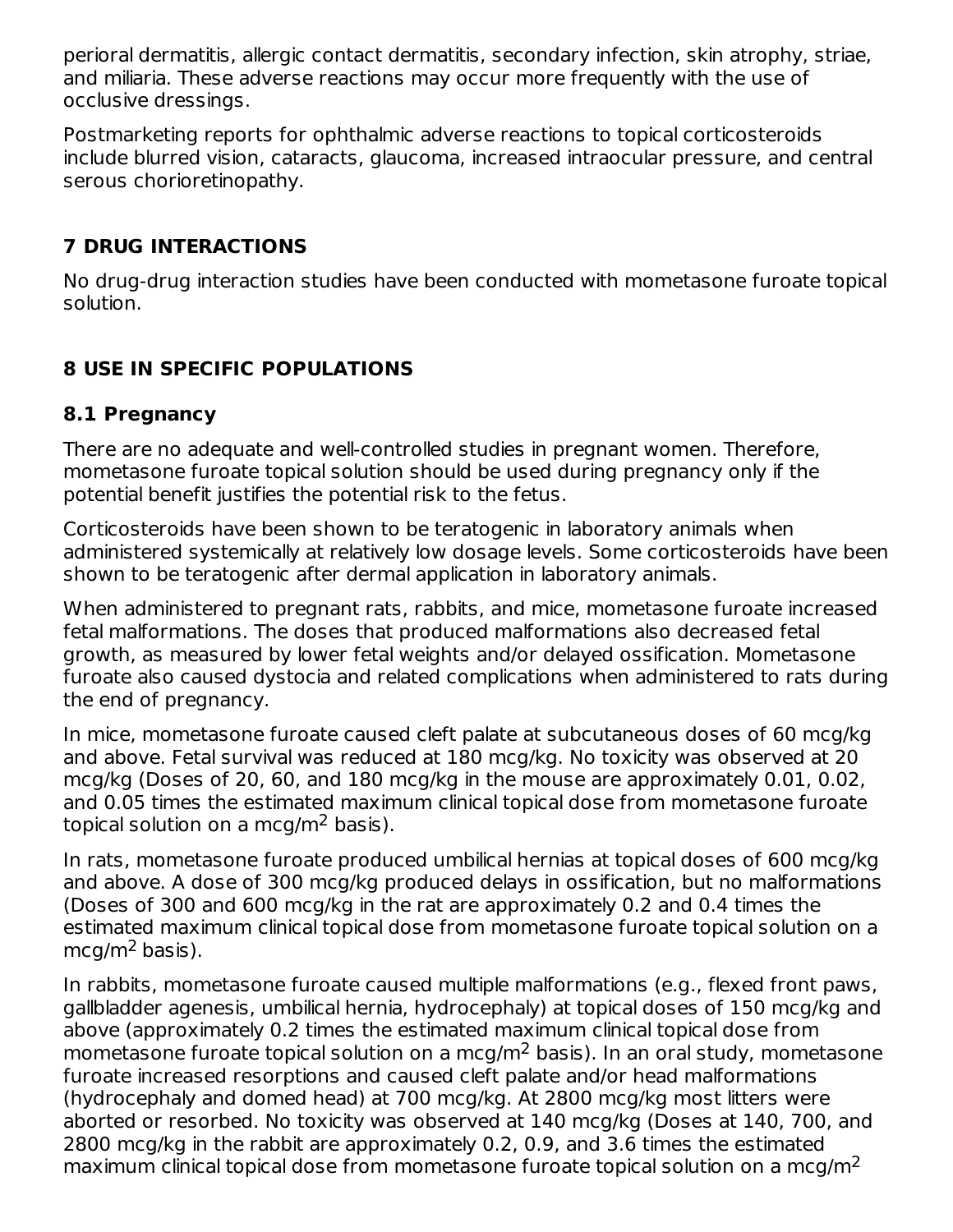basis).

When rats received subcutaneous doses of mometasone furoate throughout pregnancy or during the later stages of pregnancy, 15 mcg/kg caused prolonged and difficult labor and reduced the number of live births, birth weight, and early pup survival. Similar effects were not observed at 7.5 mcg/kg (Doses of 7.5 and 15 mcg/kg in the rat are approximately 0.005 and 0.01 times the estimated maximum clinical topical dose from mometasone furoate topical solution on a mcg/m $^2$  basis).

# **8.3 Nursing Mothers**

Systemically administered corticosteroids appear in human milk and could suppress growth, interfere with endogenous corticosteroid production, or cause other untoward effects. It is not known whether topical administration of corticosteroids could result in sufficient systemic absorption to produce detectable quantities in human milk. Because many drugs are excreted in human milk, caution should be exercised when mometasone furoate topical solution is administered to a nursing woman.

# **8.4 Pediatric Use**

Since safety and efficacy of mometasone furoate topical solution have not been established in pediatric patients below 12 years of age, its use in this age group is not recommended.

Mometasone furoate topical solution caused HPA axis suppression in approximately 29% of pediatric subjects ages 6 to 23 months, who showed normal adrenal function by Cortrosyn test before starting treatment, and were treated for approximately 3 weeks over a mean body surface area of 40% (range 16% to 90%). The criteria for suppression were: basal cortisol level of ≤5 mcg/dL, 30-minute post-stimulation level of ≤18 mcg/dL, or an increase of <7 mcg/dL. Follow-up testing 2 to 4 weeks after stopping treatment, available for 8 of the subjects, demonstrated suppressed HPA axis function in 1 subject, using these same criteria. Long-term use of topical corticosteroids has not been studied in this population [see Clinical Pharmacology (12.2)].

Because of a higher ratio of skin surface area to body mass, pediatric patients are at a greater risk than adults of HPA axis suppression and Cushing's syndrome when they are treated with topical corticosteroids. They are, therefore, also at greater risk of adrenal insufficiency during and/or after withdrawal of treatment. Pediatric patients may be more susceptible than adults to skin atrophy, including striae, when they are treated with topical corticosteroids. Pediatric patients applying topical corticosteroids to greater than 20% of body surface are at higher risk of HPA axis suppression.

HPA axis suppression, Cushing's syndrome, linear growth retardation, delayed weight gain, and intracranial hypertension have been reported in pediatric patients receiving topical corticosteroids. Manifestations of adrenal suppression in children include low plasma cortisol levels and absence of response to ACTH stimulation. Manifestations of intracranial hypertension include bulging fontanelles, headaches, and bilateral papilledema.

Mometasone furoate topical solution should not be used in the treatment of diaper dermatitis.

# **8.5 Geriatric Use**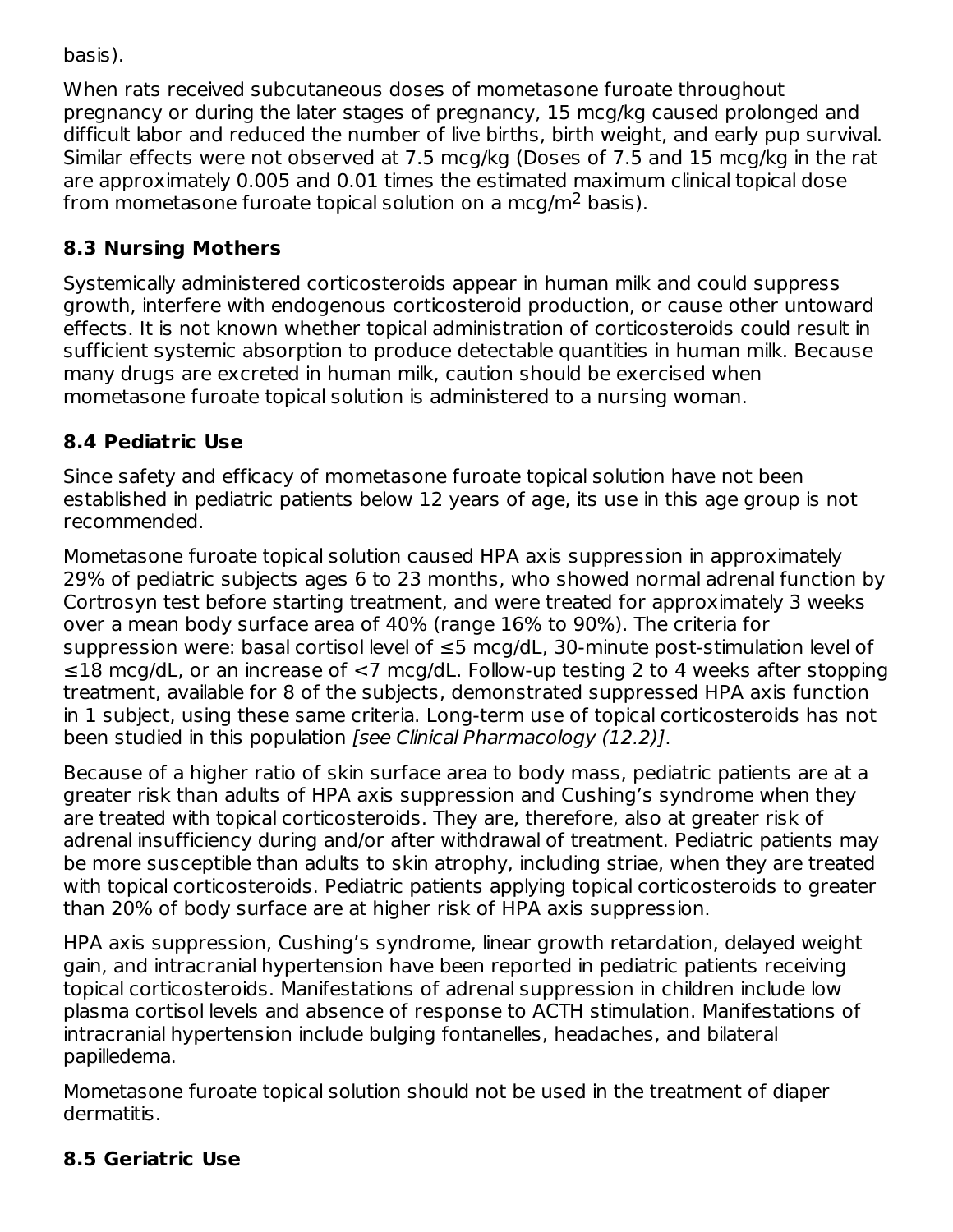Clinical trials of mometasone furoate topical solution did not include sufficient numbers of subjects aged 65 and over to determine whether they respond differently from younger subjects. Other reported clinical experience has not identified differences in responses between the elderly and younger patients. In general, dose selection for an elderly patient should be cautious usually starting at the low end of the dosing range.

## **10 OVERDOSAGE**

Topically applied mometasone furoate topical solution can be absorbed in sufficient amounts to produce systemic effects [see Warnings and Precautions (5.1)].

## **11 DESCRIPTION**

Mometasone Furoate Topical Solution USP, 0.1% (Lotion) contains mometasone furoate, USP for topical use. Mometasone furoate, USP is a synthetic corticosteroid with antiinflammatory activity.

Chemically, mometasone furoate, USP is 9α, 21-dichloro-11β,17-dihydroxy-16αmethylpregna-1,4-diene-3,20-dione 17-(2-furoate), with the empirical formula  $\mathsf{C}_2$ 7H $_{30}$ Cl $_{2}$ O $_{6}$ , a molecular weight of 521.43 g/mol and the following structural formula:



Mometasone furoate, USP is a white to off-white powder soluble in acetone and methylene chloride.

Each gram of Mometasone Furoate Topical Solution USP, 0.1% (Lotion) contains: 1 mg mometasone furoate, USP in a lotion base of hydroxypropyl cellulose, isopropyl alcohol (40%), propylene glycol, sodium phosphate monobasic monohydrate and purified water. Also contains phosphoric acid used to adjust the pH to approximately 4.5.

# **12 CLINICAL PHARMACOLOGY**

### **12.1 Mechanism of Action**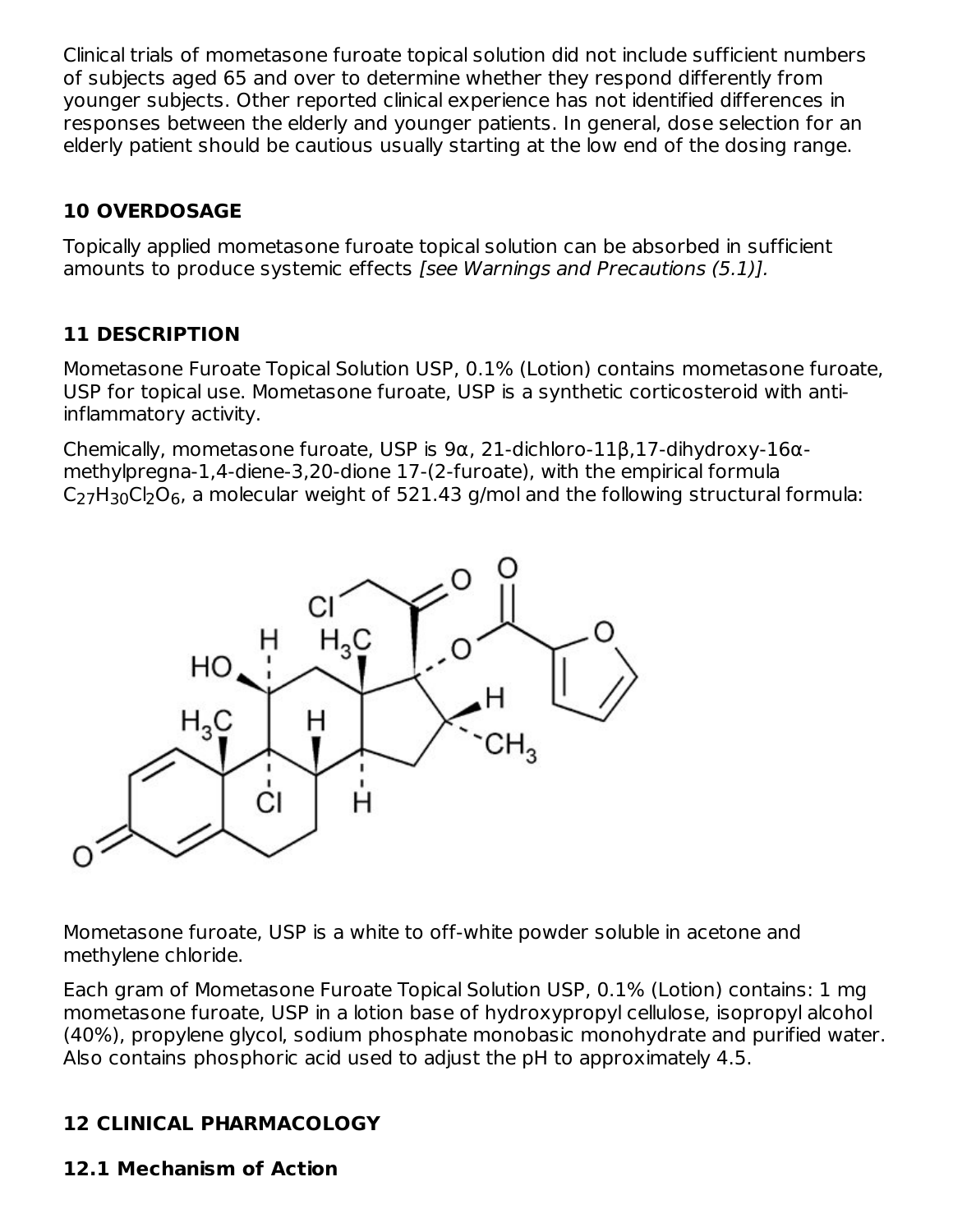Like other topical corticosteroids, mometasone furoate has anti-inflammatory, antipruritic, and vasoconstrictive properties. The mechanism of the anti-inflammatory activity of the topical steroids, in general, is unclear. However, corticosteroids are thought to act by the induction of phospholipase  ${\sf A}_2$  inhibitory proteins, collectively called lipocortins. It is postulated that these proteins control the biosynthesis of potent mediators of inflammation such as prostaglandins and leukotrienes by inhibiting the release of their common precursor arachidonic acid. Arachidonic acid is released from membrane phospholipids by phospholipase A 2.

## **12.2 Pharmacodynamics**

Studies performed with mometasone furoate topical solution indicate that it is in the medium range of potency as compared with other topical corticosteroids.

In a study evaluating the effects of mometasone furoate topical solution on the HPA axis, 15 mL were applied without occlusion twice daily (30 mL per day) for 7 days to 4 adult subjects with scalp and body psoriasis. At the end of treatment, the plasma cortisol levels for each of the 4 subjects remained within the normal range and changed little from baseline [see Warnings and Precautions (5.1)].

Sixty-five pediatric subjects ages 6 to 23 months, with atopic dermatitis, were enrolled in an open-label, HPA axis safety trial. Mometasone furoate topical solution was applied once daily for approximately 3 weeks over a mean body surface area of 40% (range 16%-90%). In approximately 29% of subjects who showed normal adrenal function by Cortrosyn test before starting treatment, adrenal suppression was observed at the end of treatment with mometasone furoate topical solution. The criteria for suppression were: basal cortisol level of ≤5 mcg/dL, 30-minute post-stimulation level of ≤18 mcg/dL, or an increase of <7 mcg/dL. Follow-up testing 2 to 4 weeks after stopping treatment, available for 8 of the subjects, demonstrated suppressed HPA axis function in 1 subject, using these same criteria [see Use in Specific Populations (8.4)].

## **12.3 Pharmacokinetics**

The extent of percutaneous absorption of topical corticosteroids is determined by many factors including the vehicle and the integrity of the epidermal barrier. Studies in humans indicate that approximately 0.7% of the applied dose of mometasone furoate ointment enters the circulation after 8 hours of contact on normal skin without occlusion. A similar minimal degree of absorption of the corticosteroid from the lotion formulation would be anticipated. Inflammation and/or other disease processes in the skin may increase percutaneous absorption.

## **13 NONCLINICAL TOXICOLOGY**

### **13.1 Carcinogenesis, Mutagenesis, Impairment of Fertility**

Long-term animal studies have not been performed to evaluate the carcinogenic potential of mometasone furoate topical solution. Long-term carcinogenicity studies of mometasone furoate were conducted by the inhalation route in rats and mice. In a 2 year carcinogenicity study in Sprague Dawley rats, mometasone furoate demonstrated no statistically significant increase of tumors at inhalation doses up to 67 mcg/kg (approximately 0.04 times the estimated maximum clinical topical dose from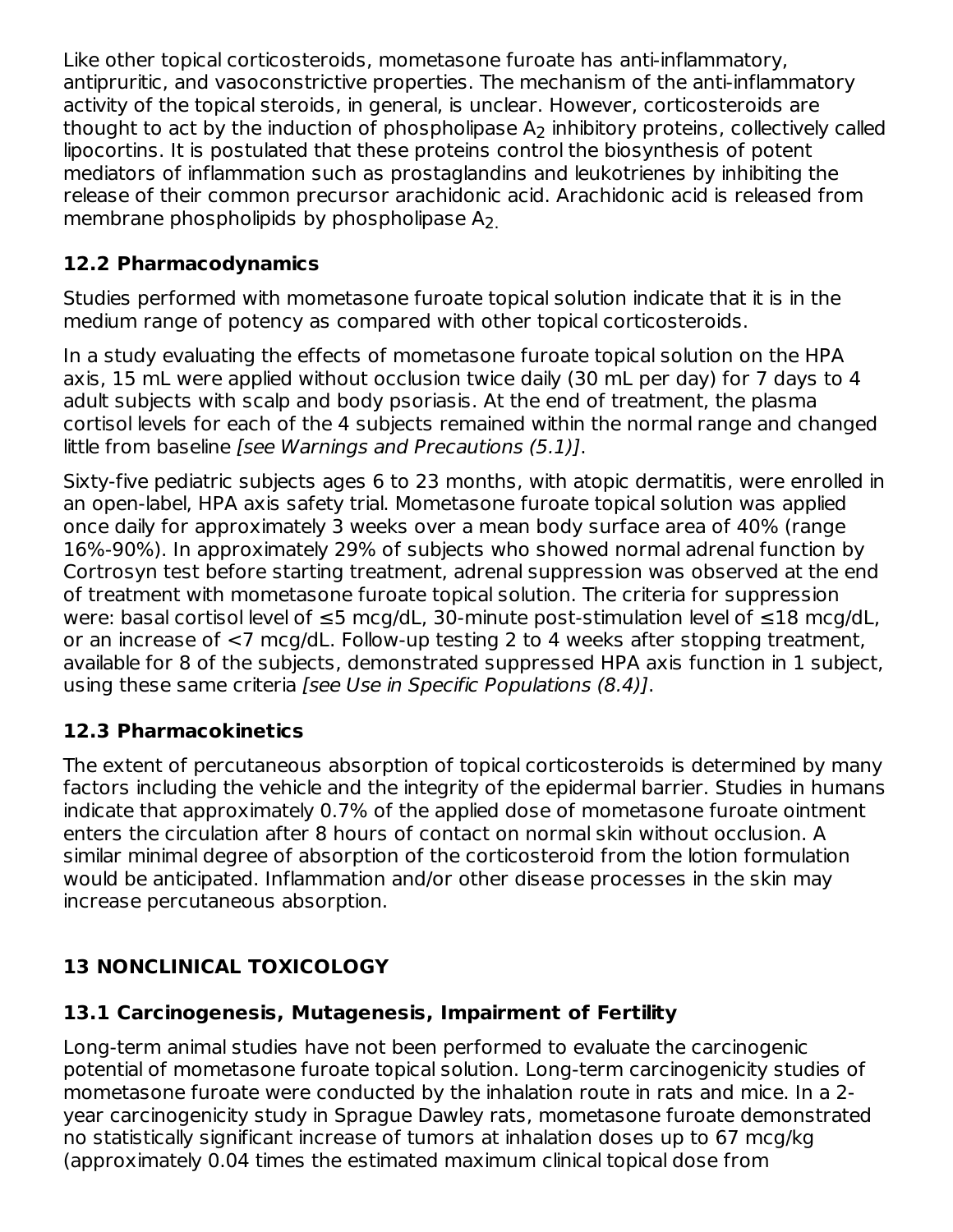mometasone furoate topical solution on a mcg/m<sup>2</sup> basis). In a 19-month carcinogenicity study in Swiss CD-1 mice, mometasone furoate demonstrated no statistically significant increase in the incidence of tumors at inhalation doses up to 160 mcg/kg (approximately 0.05 times the estimated maximum clinical topical dose from mometasone furoate topical solution on a mcg/m $2$  basis).

Mometasone furoate increased chromosomal aberrations in an in vitro Chinese hamster ovary cell assay, but did not increase chromosomal aberrations in an in vitro Chinese hamster lung cell assay. Mometasone furoate was not mutagenic in the Ames test or mouse lymphoma assay, and was not clastogenic in an *in vivo* mouse micronucleus assay, a rat bone marrow chromosomal aberration assay, or a mouse male germ-cell chromosomal aberration assay. Mometasone furoate also did not induce unscheduled DNA synthesis in vivo in rat hepatocytes.

In reproductive studies in rats, impairment of fertility was not produced in male or female rats by subcutaneous doses up to 15 mcg/kg (approximately 0.01 times the estimated maximum clinical topical dose from mometasone furoate topical solution on a  $mcg/m<sup>2</sup>$  basis).

## **14 CLINICAL STUDIES**

The safety and efficacy of mometasone furoate topical solution, 0.1% for the treatment of corticosteroid-responsive dermatoses was demonstrated in two vehicle-controlled trials, one in scalp psoriasis and one in seborrheic dermatitis. A total of 405 subjects (age range: 12 to 95 years) received mometasone furoate topical solution (205 subjects) or the vehicle lotion applied once daily for 21 days.

## **16 HOW SUPPLIED/STORAGE AND HANDLING**

Mometasone Furoate Topical Solution USP, 0.1% (Lotion) is clear transparent slightly viscous solution and supplied in 30 mL (NDC 68462-385-37) and 60 mL (NDC 68462- 385-02) bottles.

Store Mometasone Furoate Topical Solution USP, 0.1% (Lotion) at 25°C (77°F); excursions permitted to 15°C to 30°C (59°F to 86°F) [see USP Controlled Room Temperature].

## **17 PATIENT COUNSELING INFORMATION**

Advise the patient to read the FDA-approved patient labeling (Patient Information).

Inform patients of the following:

- Use mometasone furoate topical solution as directed by the physician. It is for external use only.
- Avoid contact with the eyes.
- Advise patients to report any visual symptoms to their healthcare providers.
- Do not use mometasone furoate topical solution on the face, underarms, or groin areas.
- $\bullet$ Do not use mometasone furoate topical solution for any disorder other than that for which it was prescribed.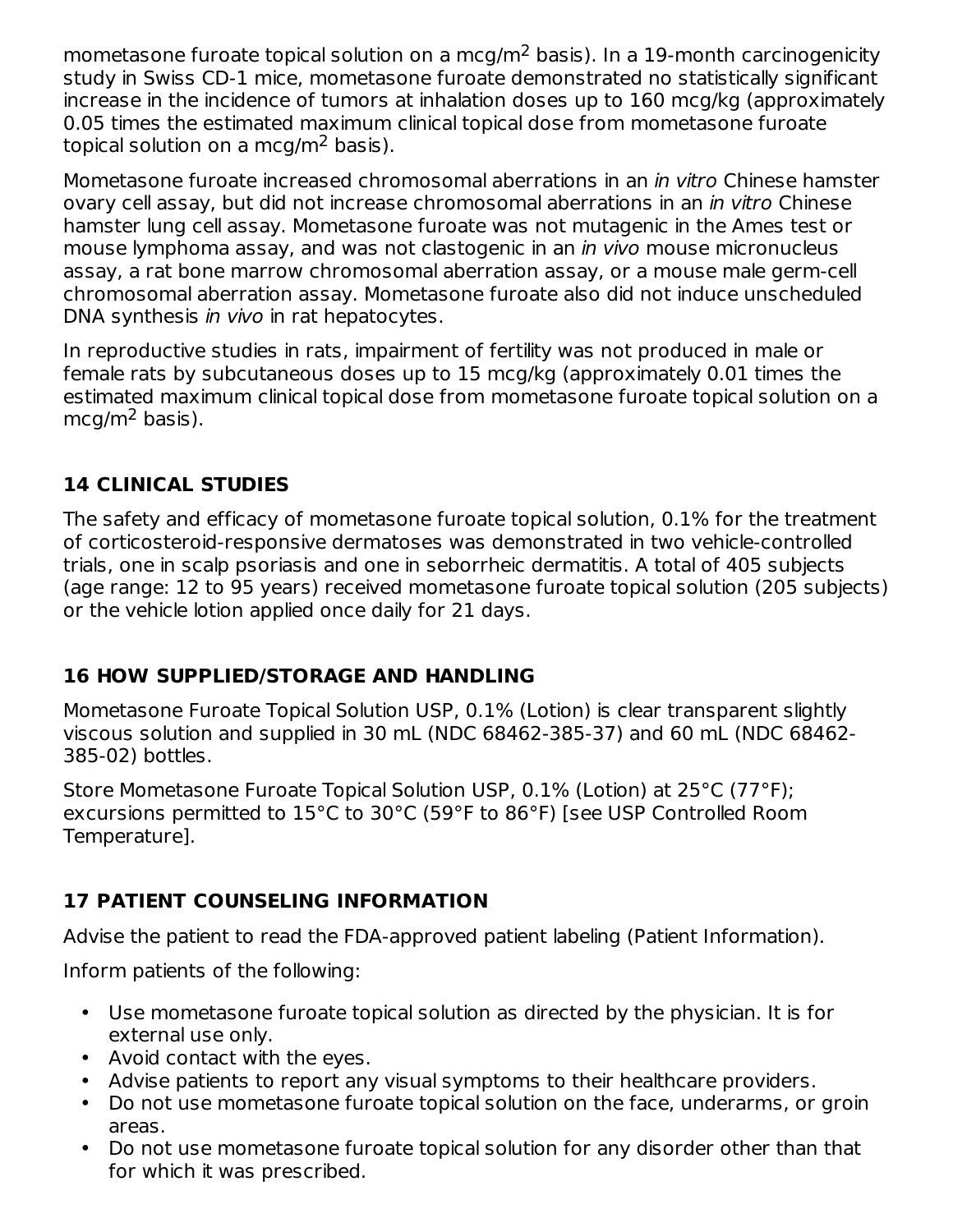- Do not bandage or otherwise cover or wrap the treated skin area so as to be occlusive, unless directed by the physician.
- Report any signs of local adverse reactions to the physician.
- Advise patients not to use mometasone furoate topical solution in the treatment of diaper dermatitis. Do not apply mometasone furoate topical solution in the diaper area, as diapers or plastic pants may constitute occlusive dressing.
- Discontinue therapy when control is achieved. If no improvement is seen within 2 weeks, contact the physician.
- Do not use other corticosteroid-containing products with mometasone furoate topical solution without first consulting with the physician.

Manufactured by:

## **Glenmark Pharmaceuticals Limited**

Baddi, Himachal Pradesh 173205, India

Manufactured for:

в **Glenmark** 

## **Glenmark Pharmaceuticals Inc., USA**

Mahwah, NJ 07430

Questions? 1 (888) 721-7115

www.glenmarkpharma-us.com

May 2020

## **Patient Information**

**Mometasone Furoate (moe-MET-a-sone-FYOOR-oh-ate) Topical Solution (Lotion), 0.1%**

**Important information: Mometasone furoate topical solution is for use on skin only**. Do not use mometasone furoate topical solution in your eyes, mouth, or vagina.

## **What is Mometasone furoate topical solution?**

- Mometasone furoate topical solution is a prescription medicine used on the skin (topical) for the relief of redness, swelling, heat, pain (inflammation) and itching, caused by certain skin problems in people 12 years of age and older.
- It is not known if mometasone furoate topical solution is safe and effective for use in children under 12 years of age.
- Mometasone furoate topical solution should not be used in children under 12 years of age.

### **Do not use mometasone furoate topical solution if you** are allergic to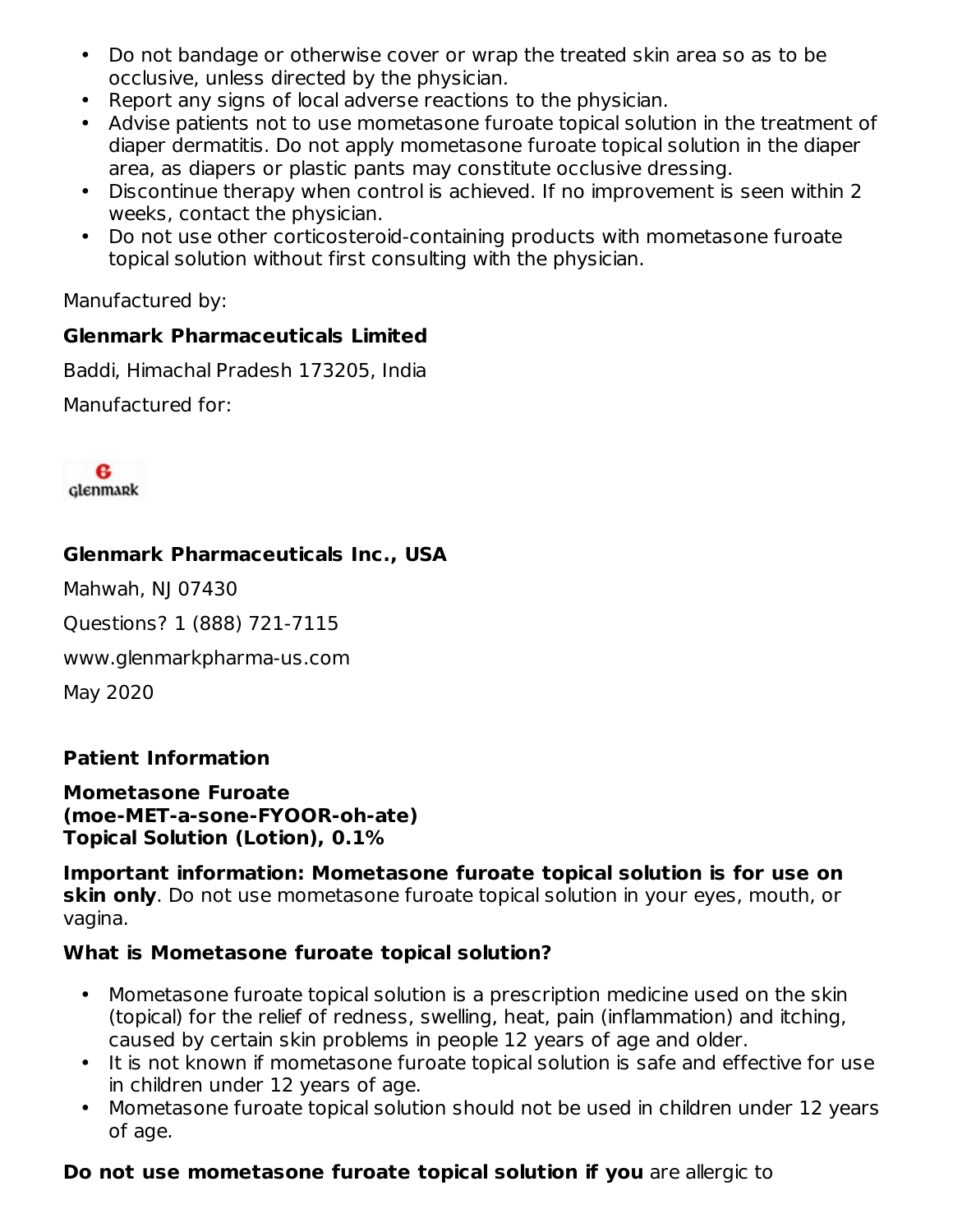mometasone furoate or any of the ingredients in mometasone furoate topical solution. See the end of this leaflet for a complete list of ingredients in mometasone furoate topical solution.

#### **Before using mometasone furoate topical solution, tell your healthcare provider about all your medical conditions, including if you:**

- have a skin infection at the site to be treated. You may also need medicine to treat the skin infection.
- are pregnant or plan to become pregnant. It is not known if mometasone furoate topical solution will harm your unborn baby.
- are breastfeeding or plan to breastfeed. It is not known if mometasone furoate topical solution passes into your breast milk.

**Tell your healthcare provider about all the medicines you take**, including prescription and over-the-counter medicines, vitamins, and herbal supplements. Especially tell your healthcare provider if you take other corticosteroid medicines by mouth or use other products on your skin or scalp that contain corticosteroids.

### **How should I use mometasone furoate topical solution?**

- Use mometasone furoate topical solution exactly as your healthcare provider tells you to use it.
- Apply a few drops of mometasone furoate topical solution to the affected skin area 1 time each day and rub it in lightly until it disappears.
- Use mometasone furoate topical solution until the affected skin area is improved. Tell your healthcare provider if the treated skin area does not get better after 2 weeks of treatment.
- Do not bandage, cover, or wrap the treated skin area unless your healthcare provider tells you to.
- Mometasone furoate topical solution should not be used to treat diaper rash or redness. Avoid using mometasone furoate topical solution in the diaper area if wearing diapers or plastic pants.
- Avoid using mometasone furoate topical solution on the face, groin, or underarms (armpits).
- Wash your hands after applying mometasone furoate topical solution .

## **What are the possible side effects of mometasone furoate topical solution ?**

#### **Mometasone furoate topical solution may cause serious side effects, including:**

- **Mometasone furoate topical solution can pass through your skin**. Too much mometasone furoate topical solution passing through your skin can cause your adrenal glands to stop working properly. Your healthcare provider may do blood tests to check for adrenal gland problems.
- **Vision problems**. Topical corticosteroids may increase your chance of developing vision problems such as cataract and glaucoma. Tell your healthcare provider if you develop blurred vision or other vision problems during treatment with mometasone furoate topical solution.
- **Skin problems**. Skin problems may happen during treatment with mometasone furoate topical solution, including allergic reactions (contact dermatitis) and skin infections at the treatment site. Stop using mometasone furoate topical solution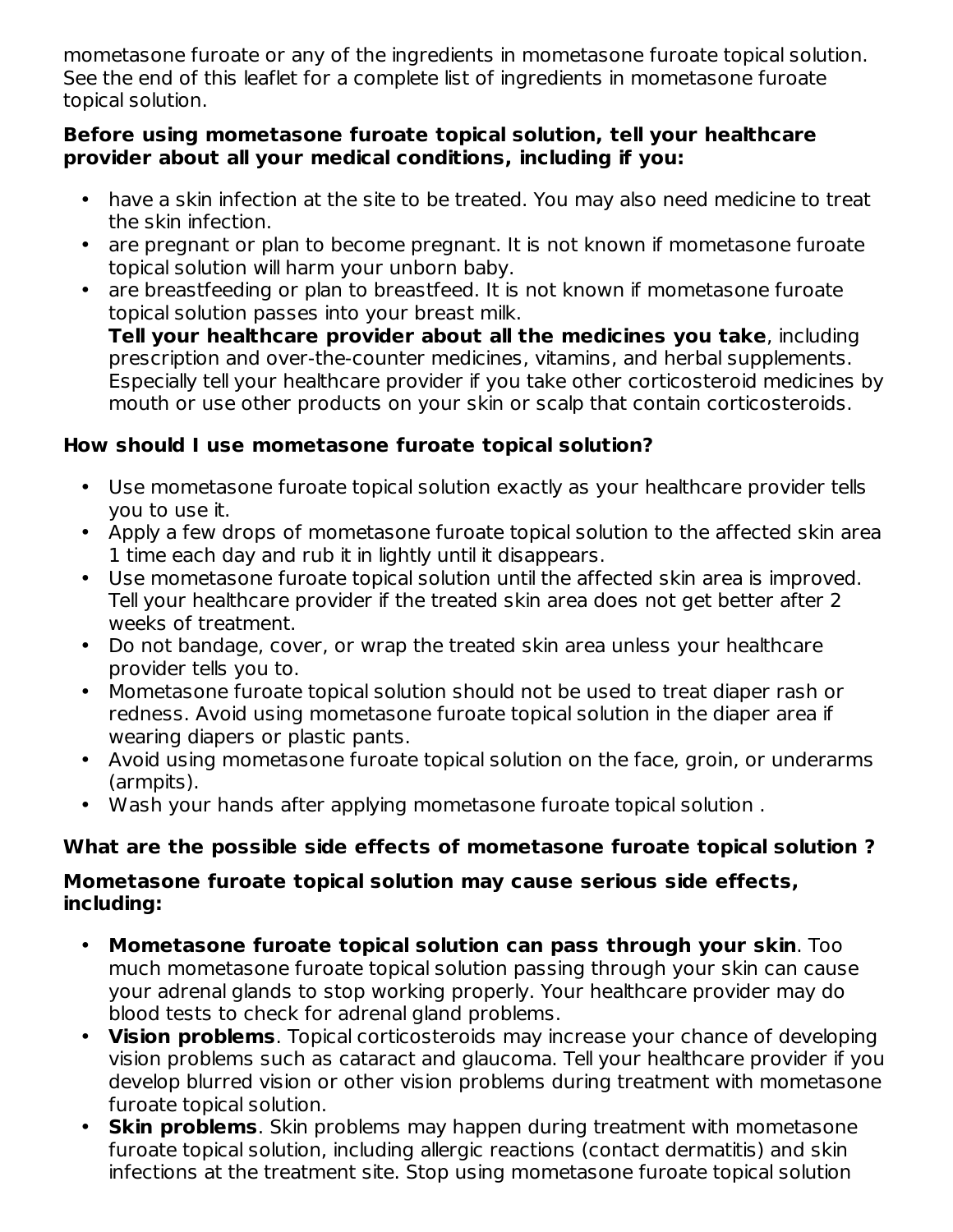and tell your healthcare provider if you develop any skin reactions such as pain, tenderness, swelling, or problems healing during treatment with mometasone furoate topical solution.

**The most common side effects of mometasone furoate topical solution include** burning, itching, and inflammation of the hair follicle (folliculitis). These are not all the possible side effects of mometasone furoate topical solution. Call your doctor for medical advice about side effects. You may report side effects to FDA at 1-800-FDA-1088.

### **How should I store mometasone furoate topical solution?**

- Store mometasone furoate topical solution at room temperature between 68°F to 77°F (20°C to 25°C).
- Keep mometasone furoate topical solution and all medicines out of the reach of children.

#### **General information about the safe and effective use of mometasone furoate topical solution**.

Medicines are sometimes prescribed for purposes other than those listed in a Patient Information leaflet. Do not use mometasone furoate topical solution for a condition for which it was not prescribed. Do not give mometasone furoate topical solution to other people, even if they have the same symptoms that you have. It may harm them. You can ask your pharmacist or healthcare provider for information about mometasone furoate topical solution that is written for health professionals.

### **What are the ingredients in mometasone furoate topical solution?**

**Active ingredient**: mometasone furoate

**Inactive ingredients**: hydroxypropyl cellulose, isopropyl alcohol (40%), propylene glycol, sodium phosphate monobasic monohydrate and purified water. Also contains phosphoric acid used to adjust the pH to approximately 4.5.

Manufactured by:

### **Glenmark Pharmaceuticals Limited**

Baddi, Himachal Pradesh 173205, India

Manufactured for:

в **Glenmark** 

### **Glenmark Pharmaceuticals Inc., USA**

Mahwah, NJ 07430

Questions? 1 (888) 721-7115

www.glenmarkpharma-us.com

This Patient Information has been approved by the U.S. Food and Drug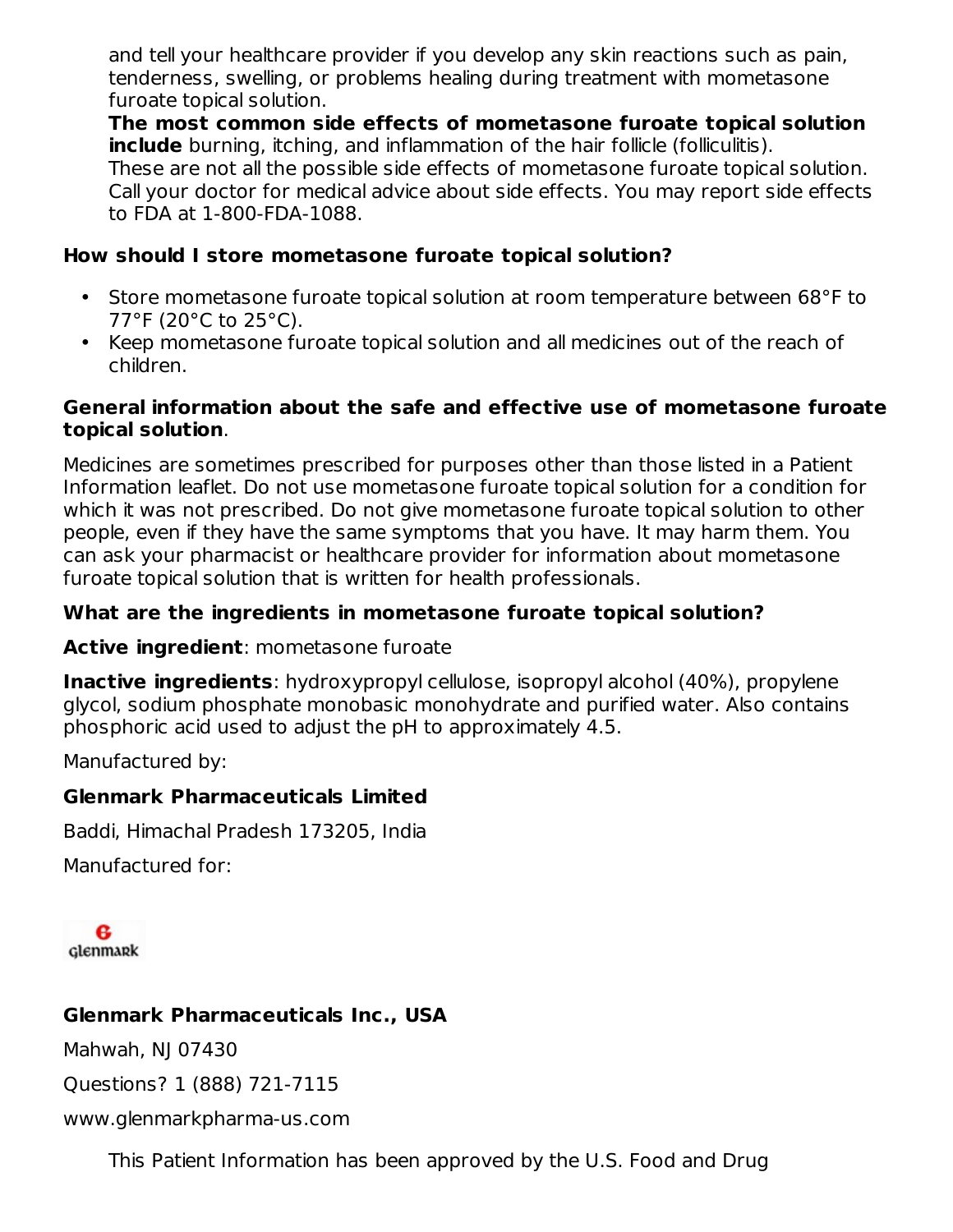### **PACKAGE/LABEL PRINCIPAL DISPLAY PANEL-30 ML**

NDC 68462-385-37 Mometasone Furoate Topical Solution, USP 0.1% (Lotion) 30 ml- Carton



### **PACKAGE/LABEL PRINCIPAL DISPLAY PANEL-60 ML**

NDC 68462-385-02 Mometasone Furoate Topical Solution, USP 0.1% (Lotion) 60 ml- Carton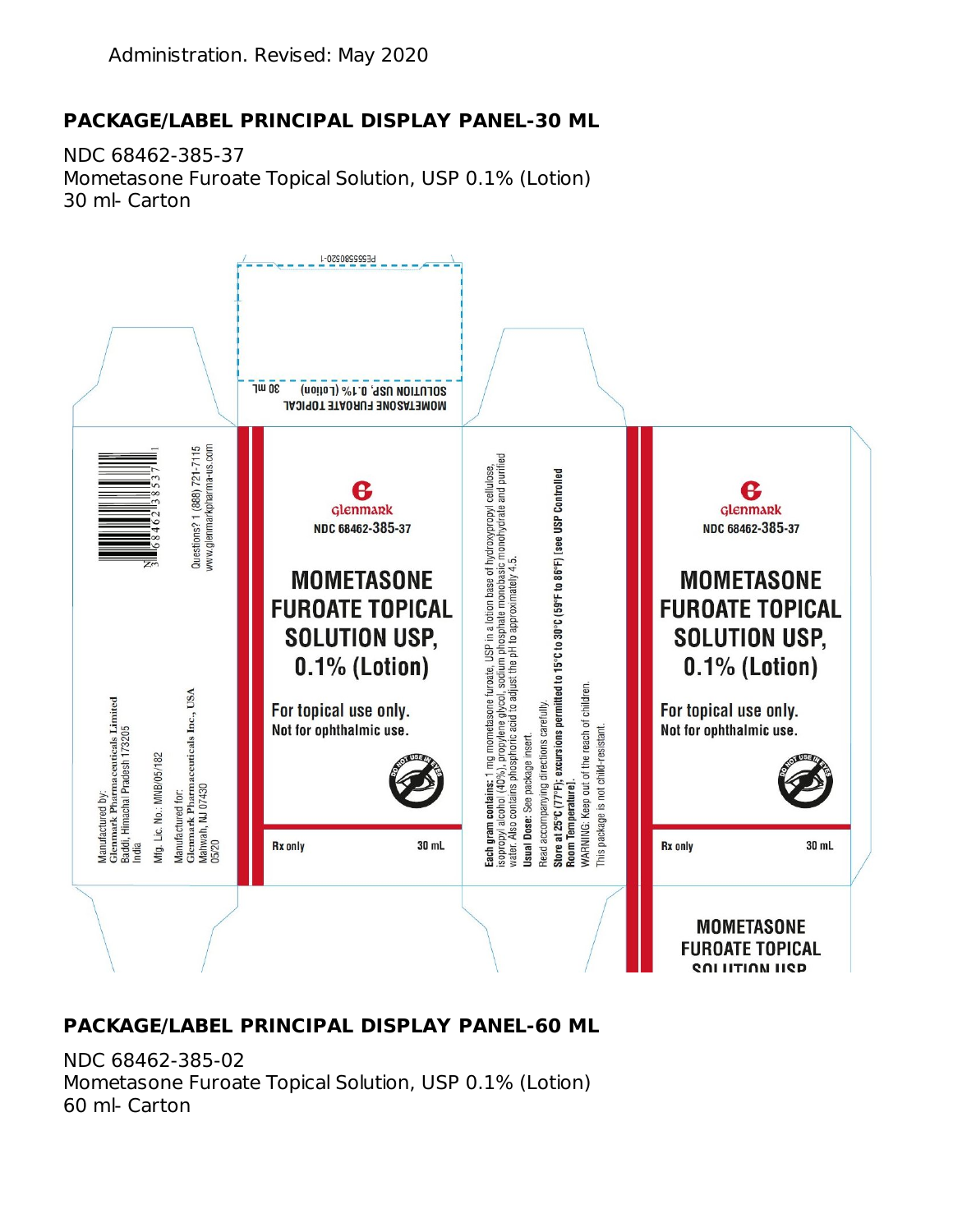

| <b>MOMETASONE FUROATE</b><br>mometasone furoate lotion |                         |                           |               |  |  |  |
|--------------------------------------------------------|-------------------------|---------------------------|---------------|--|--|--|
|                                                        |                         |                           |               |  |  |  |
| <b>Product Information</b>                             |                         |                           |               |  |  |  |
| <b>Product Type</b>                                    | HUMAN PRESCRIPTION DRUG | <b>Item Code (Source)</b> | NDC:68462-385 |  |  |  |
| <b>Route of Administration</b>                         | <b>TOPICAL</b>          |                           |               |  |  |  |
|                                                        |                         |                           |               |  |  |  |
|                                                        |                         |                           |               |  |  |  |